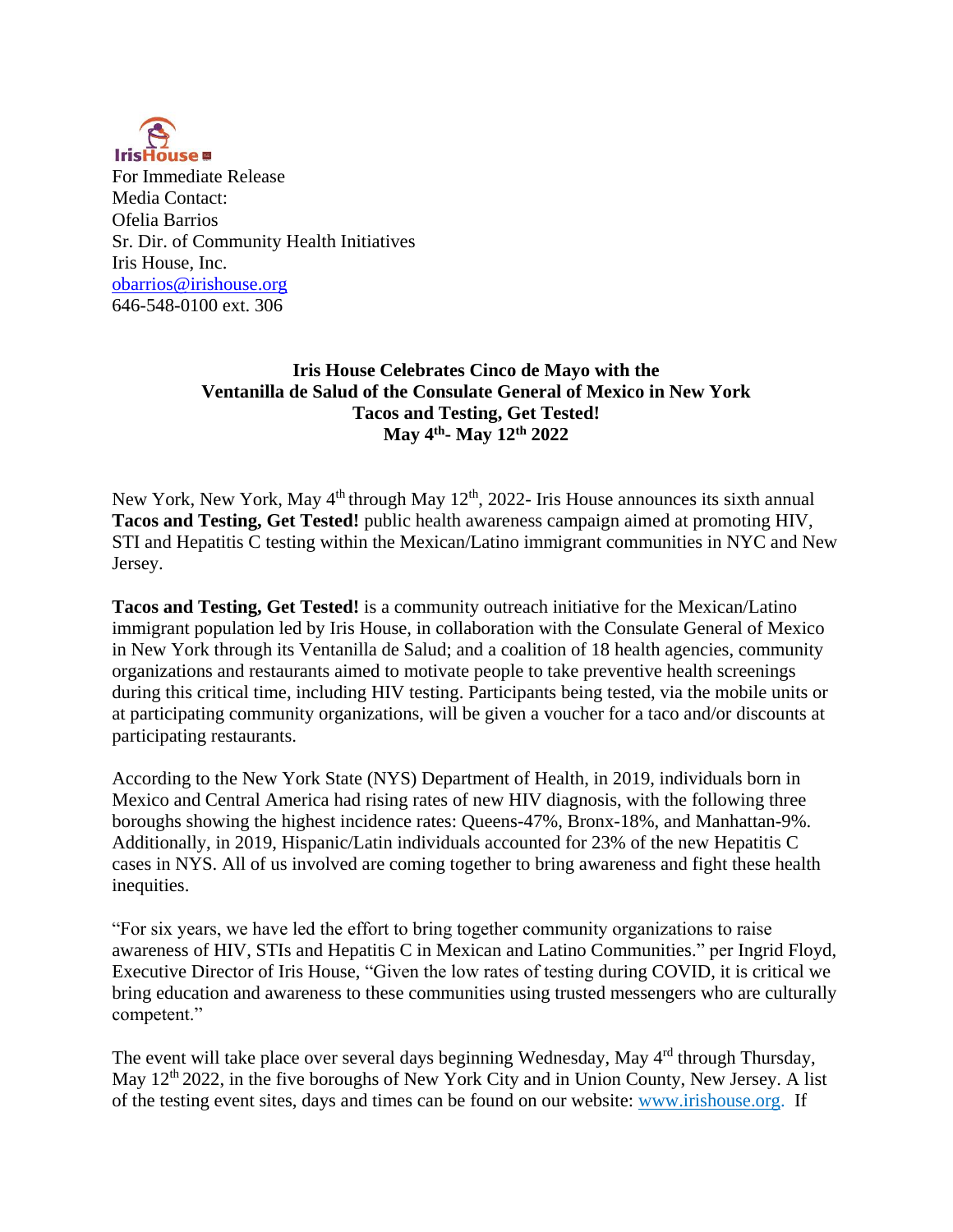you, your organization or restaurant want to get involved, please contact Ofelia Barrios, Senior Director of Community Health Initiatives.

**About Tacos and Testing Coalition –** Tacos and Testing is a coalition of 20 organizations led by Iris House.Participating organizations include- Voces Latinas, Emmanuel Temple, AID FOR AIDS, La Colmena, Memorial Sloan Kettering Cancer Center, Out of the Closet, Latino Commission on AIDS- Oasis Wellness Center, Christ Church UMS, Wyckoff Heights Medical Center, AIDS Healthcare Foundation, and Sun River Health. The coalition also includes many local Mexican restaurants joining together to celebrate Cinco de Mayo and to promote health equity and HIV prevention. Among the restaurants are: Taco Mix, Los Tres Potrillos, La Contenta, El Zason, Plaza San Jeronimo, Afro Taco-Taco Truck and Cinco de Mayo Authentic Mexican Cuisine.

**About Iris House-** Established in 1992, Iris House has over 25 years of service in East and Central Harlem and the South Bronx. Its mission is to save lives through comprehensive support, prevention and education services for women, families and underserved populations affected by HIV/AIDS and other health disparities in a safe, family-centered environment by passionate, professional and culturally competent staff. For more information, please contact Ofelia Barrios, Senior Director of Community Health Initiatives at 646-548-0100 ext. 306 or [obarrios@irishouse.org](about:blank)

## **Iris House celebra el Cinco de Mayo con la Ventanilla de Salud del Consulado General de México en Nueva York Tacos y Testing, ¡Hazte la Prueba! 4 de mayo - 12 de mayo de 2022**

**\_\_\_\_\_\_\_\_\_\_\_\_\_\_\_\_\_\_\_\_\_\_\_\_\_\_\_\_\_\_\_\_\_\_\_\_\_\_\_\_\_\_\_\_\_\_\_\_\_\_\_**

Nueva York, Nueva York, del 4 al 12 de mayo de 2022- Iris House anuncia su sexta edición anual de **Tacos and Testing, ¡Hazte la Prueba!** campaña de concientización sobre salud pública dirigida a promover las pruebas de VIH, ITS y Hepatitis C dentro de las comunidades de inmigrantes mexicanos/latinos en las ciudades de Nueva York y Nueva Jersey.

**¡Tacos and Testing, ¡Hazte la Prueba!** es una iniciativa de alcance comunitario para la población inmigrante mexicana/latina presentada por Iris House en colaboración con el Consulado General de México en Nueva York a través de la Ventanilla de Salud; así como una coalición de 18 agencias de salud, organizaciones comunitarias y restaurantes con la finalidad de motivar a las personas a realizarse las pruebas de detección preventivas de salud en esta histórica fecha. Los participantes que se sometan a la prueba, a través de las unidades móviles o en las organizaciones comunitarias participantes, recibirán un cupón para un taco y/o descuentos en los restaurantes participantes.

Según el Departamento de Salud del Estado de Nueva York (NYS), en 2019, las personas nacidas en México y América Central tuvieron tasas crecientes de nuevos diagnósticos de VIH, y los siguientes tres condados mostraron las tasas de incidencia más altas: Queens-47%, Bronx-18